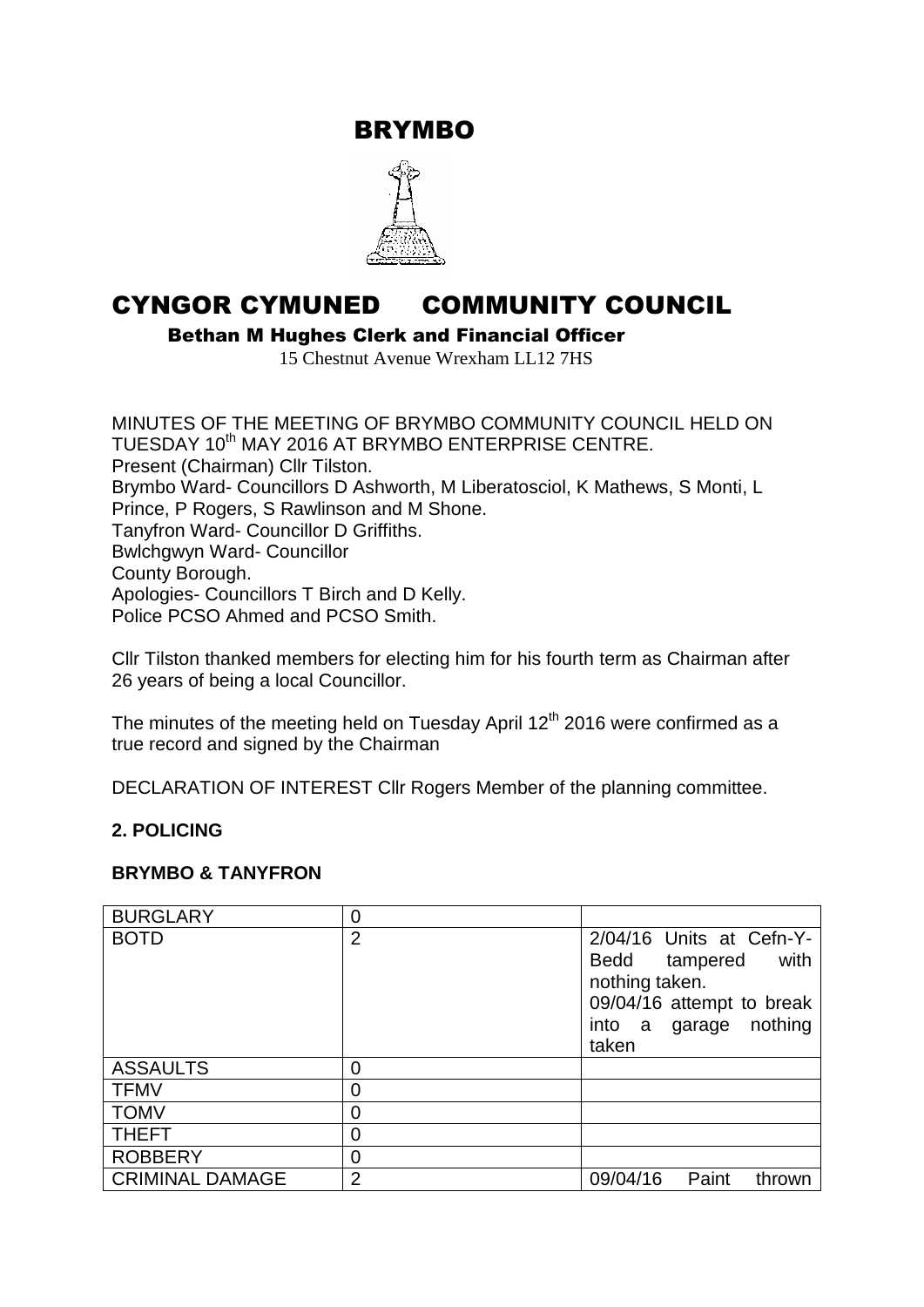|              |                | onto drive inquiries<br>on- |  |
|--------------|----------------|-----------------------------|--|
|              |                | going                       |  |
|              |                | 18/04/16 vehicle damaged    |  |
| <b>ARSON</b> | 0              |                             |  |
| <b>DRUGS</b> | $\overline{0}$ |                             |  |
| <b>ASB</b>   | 3              | 09/04/16 someone<br>was     |  |
|              |                | smoking an E Cig in the     |  |
|              |                | school playground.          |  |
|              |                | 11/04/16<br>youths          |  |
|              |                | congregating back<br>of     |  |
|              |                | conservative club.          |  |
|              |                | Brymbo Steele works         |  |
|              |                | youths<br>reports of        |  |
|              |                | there,<br>congregating      |  |
|              |                | Patrols conducted<br>and    |  |
|              |                | Colin has given me the      |  |
|              |                | keys for the gates.         |  |

#### **Emerging issues**

Regular foot patrol conducted in the Brymbo area and in the back of the Conservative club.

Drugs Intel has been submitted.

Suspicious males in the Brymbo area handing out cards re: window cleaning service asked residents to report anything suspicious.

Elderly person has been a victim of identity fraud, Action Fraud are investigating.

Reports of vehicles blocking driveways details taken and advise given i have also contacted the council.

Brymbo Cricket Club youths beginning to congregate regular patrols conducted and in regular contact with the staff.

Calls received on my Blackberry which I have auctioned and may not show on the stats and are confidential

#### **Good news stories**

Reduced calls of ASB

No Burglaries this month

Walkabout conducted with Councillor Rogers discussed local issues.

Cllr Rogers thanked the police for their continued support with the community groups.

The chairman thanked PCSO Ahmed for attending.

#### **BWLCHGWYN**

**BOTD 1** This was a suspected burglary. Nothing was taken and nothing for CSI. **ASSAULTS 3** Enquiries on-going.

**ASB 2** Both incidents have been dealt with accordingly**.** 

Speed monitoring at the top of Ruthin Road over the weekend.

#### **3. COUNTY BOROUGH COUNCILLOR'S REPORTS**

Councillor Rogers told members that WCBC was under a new structure with new teams and managers in place. Also, they had dispensed with their long term contractor and were now procuring locally. Cllr Rogers said that Brymbo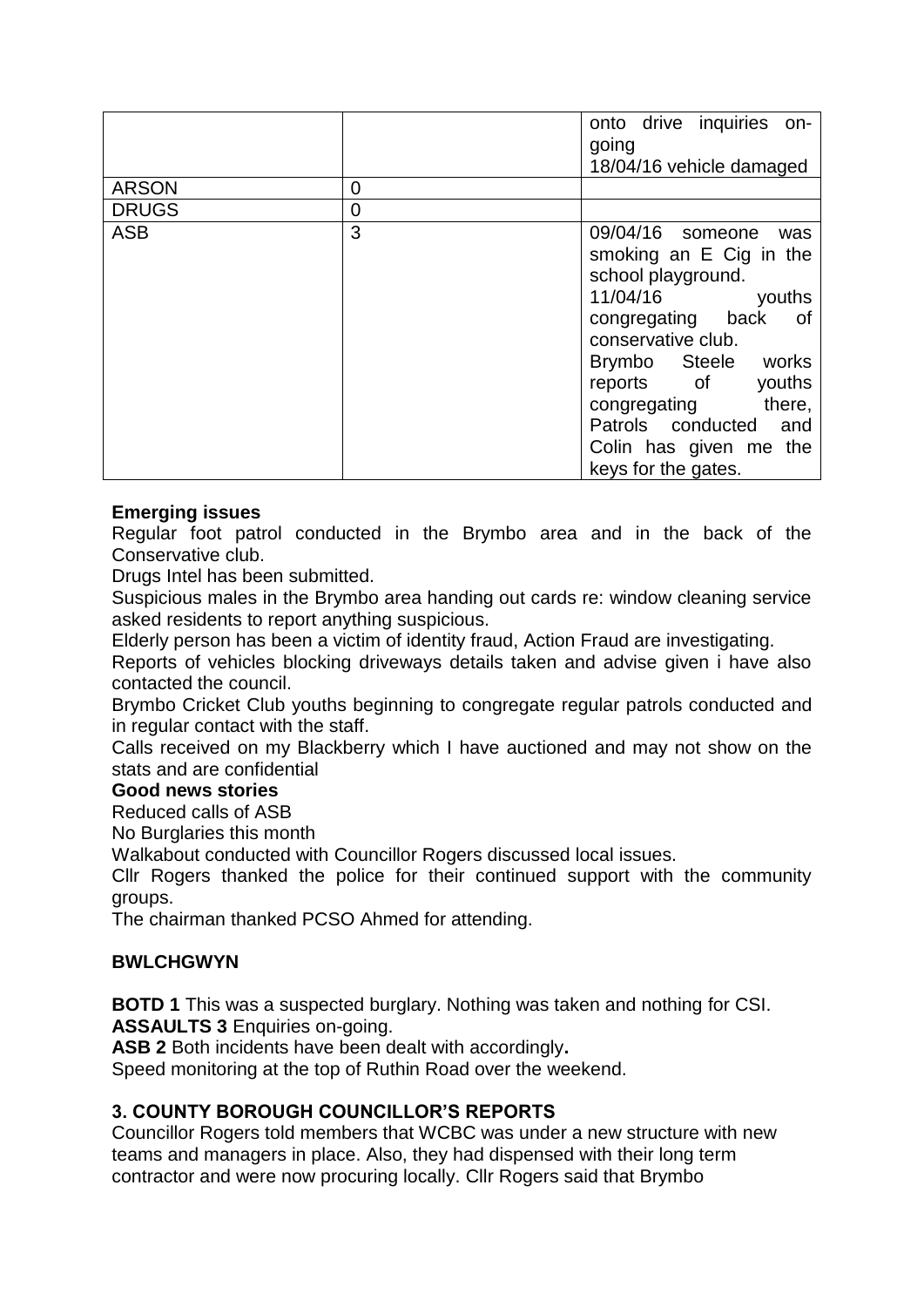Developments had not been actively marketing the site however progression was being made with the new school. An assessment had been made and as a result there was a demand for the new school. Many residents of the new estate were taking their children into Victoria School and as far as Gresford and as a result Brymbo School was not up to capacity. Tanyfron School was to remain open. Cllr Liberatosciol said that the AGM of Plas Brymbo residents had been well attended however she was disappointed that few Councillors had attended. Cllr Kelly had asked Councillor Tilston to read his report in his absence. With regards to the traffic calming in Bwlchgwyn the residents Assoc. and members of the CC would need to be in agreement with regards to the options available. Cllr Prince said that the original agreement was for the A525 which would begin at the school rather than a blanket 20m.p.h through the village. Cllr Shone said that it could possibly be extended however; as it was a major strategic route it could be difficult to extend it. Cllr Prince said that the consultation was for signs during school hours. Cllr Mathews said that if the 20 m.ph. was implemented this would therefore set a precedence for other villages. Cllr Tilston said he would report this back to Cllr Kelly. Cllr Kelly said that with regards to the Community Centre he had spoken to Cllr Hugh Jones who had referred this to the Legal Dept.

#### **4. ROADS**

Cllr Rogers said that the surface on Railway Road had lifted as a result of heavy rain and this was being addressed. Cllr Ashworth requested for an update on the new signage and asked if this matter could be kept on the Agenda for monitoring. Cllr Rogers said that the Spine Road was finally being in the process of being adopted. Funding was available for traffic calming signs on Old Road in Bwlchgwyn and 40m.p.h at the new traffic lights was work in progress.

#### **5. BUS SHELTER SERVICES AND STOPS**

Cllr Griffiths said that the Arriva bus routes had changed without notice. He had telephoned Arriva who apologised and rectified the situation.

#### **6. PLAYING FIELDS AND PLAYGROUNDS**

Cllr Rogers said that there were many issues that needed to be dealt with on Bronwens Green. He requested a sub-committee meeting to discuss works that needed to be carried out such as putting down hard core on the car park, the state of the changing rooms, fly-tipping and general maintenance around the site. The Clerk said that she had received an e-mail from a resident who was thinking of setting up a new football team in Tanyfron and Brymbo and had asked about the cost of the pitch. The sub-committee said that this would also be discussed at their meeting. Cllr Mathews told members that Brymbo Lodge who played on the Green had come second in their league and asked the Clerk if she would write to congratulate them.

#### **7. FOOTPATHS/LIGHTING**

No further information.

#### **8. WAR MEMORIAL**

Cllr Tilston said that Cllr Kelly had met with officers from WCBC and they had suggested laying large bags of gravel at the site as this would be safer and more cost effective to maintain. Cllr Tilston said he would get an estimate and report back to Council.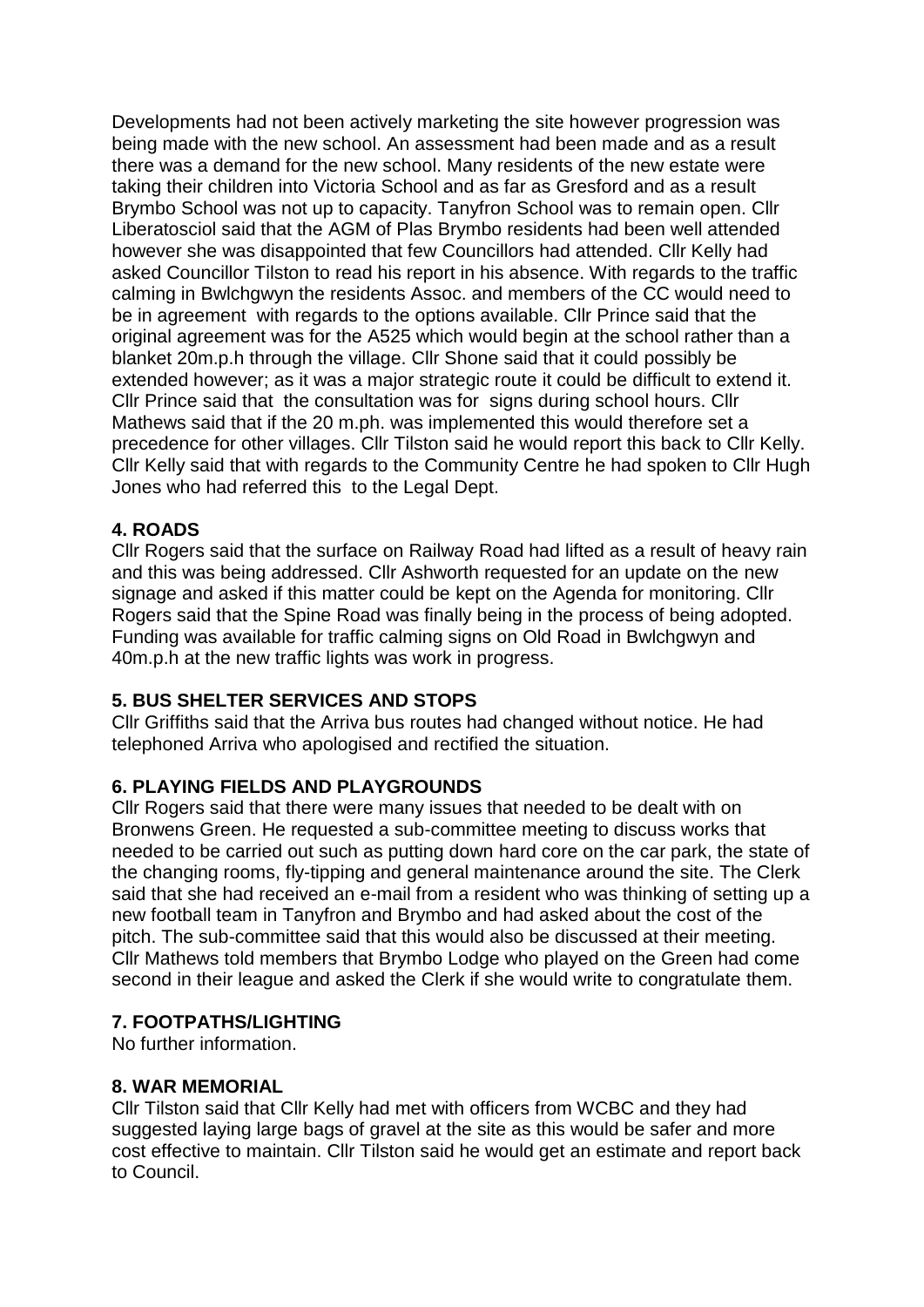### **9. PLANNING**

OUTLINE APPLICATION TO ERECT 2 NO. DETACHED DWELLINGS TOGETHER WITH VEHICULAR ACCESS FOUR WINDS CAR PARK HEOL OFFA VRON TANYFRON P/2016/0374

CONSTRUCTION OF EQUESTRIAN MENAGE (44MX23M) AND ASSOCIATED WORKS (PARTLY IN RETROSPECT) GRAIG Y CORN RUTHIN ROAD BWLCHGWYN P/2016/0332

VARIATION OF CONDITIONS NOS 2 AND 3 OF PLANNING PERMISSION P/2013/0293 TO EXTEND THE TIME PERIODS OF THE PLANNING PERMISSION AND TIME PERIOD FOR SUBMISSION OF RESERVED MATTERS LAND SOUTH OF GLYN HEULOG GREEN ROAD BRYMBO P/2016/0316-Observations made.

### **10. BWLCHGWYN VACANY**

The Clerk gave copies of the vacancy notices to representatives of the 3 villages to be placed for 14 days in the noticeboards.

## **11. INTERNAL AUDIT REPORT**

As a result of the late arrival of the Annual Return it was not available to accept as it had not yet been returned to the Clerk by the Internal Auditor. In the Annual Internal Report JDH Business services had noted the following.

The bank reconciliation provided for audit did not show the correct bank balance for bank account number \*\*\*\*\*\*18. The Clerk had noted this and corrected it.

The minutes stated that the Clerk did not have a contract of employment. The Auditor had told the Clerk that the model contract of the SLCC was widely used by other Community councils. The Clerk had provided a copy of this to Council and was awaiting further discussions.

The asset register currently included assets at insurance value which meant that the asset valuation changed each year when the insurance valuation changed. The previous external auditors accepted this as a valuation method however this may be an area that would be raised by the new external auditor. The Clerk would from now on value assets at purchase price or an insurance proxy that would not change over time. All recommendations for the previous financial year had been complied with.

#### **12. CORRESPONDENCE**

CABIN CREW GRANT APPLICATION LETTER FROM IAN LUCAS MP NATIONAL LIBRARY OF WALES

# **13. ACCOUNTS FOR PAYMENT**

| 2936 FAMILY FRIENDS DONATION |                         | 100.00 |
|------------------------------|-------------------------|--------|
| 2937 HOMESTART               | <b>DONATION</b>         | 100.00 |
| 2938 N GRIFFITHS             | <b>BRONWENS GREEN</b>   | 852.00 |
| 2939 WCBC LODGE              | <b>COMMUNITY CENTRE</b> | 58.72  |